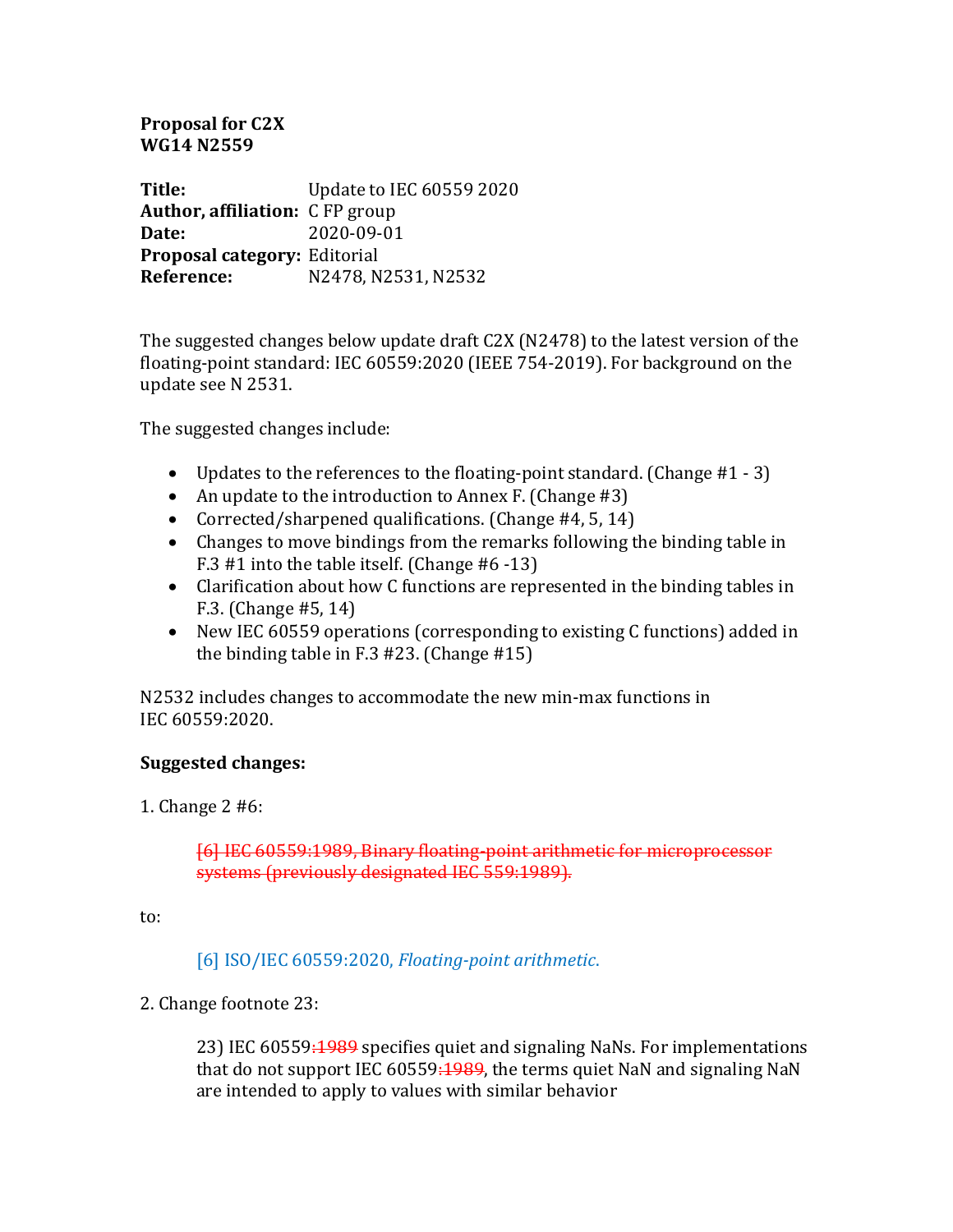#### 3. Change F.1 #1-2:

[1] This annex specifies C language support for the IEC 60559 floating-point standard. The IEC 60559 floating-point standard is specifically Floating-point arithmetic (ISO/IEC/IEEE 60559:2011), also designated as IEEE Standard for Floating-Point Arithmetic (IEEE 754-2008). The IEC 60559 floating-point standard supersedes the IEC 60559:1989 binary arithmetic standard, also designated as IEEE Standard for Binary Floating-Point Arithmetic (IEEE 754– 1985). IEC 60559 generally refers to the floating-point standard, as in IEC 60559 operation, IEC 60559 format, etc.

[2] The IEC 60559 floating-point standard specifies decimal, as well as binary, floating-point arithmetic. It supersedes IEEE Standard for Radix-Independent Floating-Point Arithmetic (ANSI/IEEE 854-1987) which generalized the binary arithmetic standard (IEEE 754-1985) to remove dependencies on radix and word length.

to: 

[1] This annex specifies C language support for the IEC 60559 floating-point standard. The *IEC* 60559 floating-point standard is specifically *Floating-point arithmetic* (ISO/IEC 60559:2020), also designated as *IEEE Standard for Floating-Point Arithmetic* (IEEE 754–2019). *IEC* 60559 generally refers to the floating-point standard, as in IEC 60559 operation, IEC 60559 format, etc.

[2] The IEC 60559 floating-point standard is a minor upgrade to IEC 60559:2011 (IEEE 754-2008). IEC 60559:2011 was a major upgrade to IEC 60559:1989 (IEEE 754-1985), specifying decimal as well as binary floatingpoint arithmetic.

4. Change footnote 380:

380)Since NaNs created by IEC 60559 arithmetic operations are always quiet, quiet NaNs (along with infinities) are sufficient for closure of the arithmetic.

### 5. In F.3 #1, change the first sentence:

[1] C operators, functions, and function-like macros provide  $\frac{d}{dr}$  operations requiredspecified by IEC 60559 as shown in the following table. In the table, C functions are represented by the function name without a type suffix.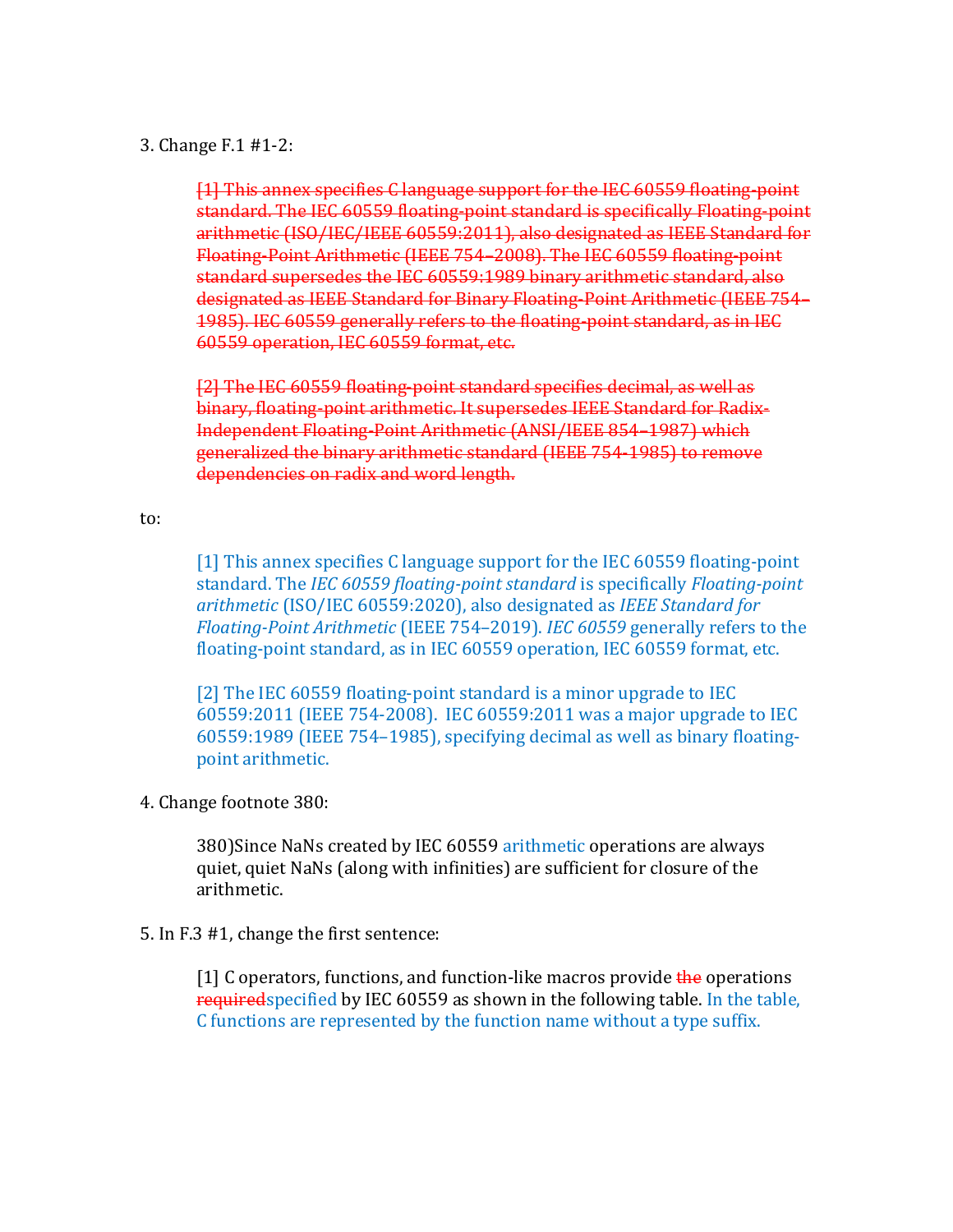6. In the operation binding table in  $F.3 \# 1$ , add:

| getPayload                                      | getpayload | F.10.13.1 |
|-------------------------------------------------|------------|-----------|
| setPayload                                      | setpayload | F.10.13.2 |
| setPayloadSignaling   setpayloadsig   F.10.13.3 |            |           |

7. In the operation binding table in  $F.3 \# 1$ , add:

| quantize    | quantize    | 7.12.15.1 |
|-------------|-------------|-----------|
| sameQuantum | samequantum | 7.12.15.2 |
| quantum     | quantum     | 7.12.15.3 |

8. In the operation binding table in  $F.3 \# 1$ , add:

| encodeDecimal encodedec 7.12.16.1                         |                         |             |
|-----------------------------------------------------------|-------------------------|-------------|
| $\vert$ decodeDecimal $\vert$ decodedec $\vert$ 7.12.16.2 |                         |             |
| encodeBinary                                              | encodebin $ 7.12.16.3 $ |             |
| decodeBinary                                              | decodebin               | 1,7.12.16.4 |

9. Delete F.3 #9:

[9] The C getpayload, setpayload, and setpayloadsig (F.10.13) functions provide program access to NaN payloads, defined in IEC 60559.

# 10. Delete F.3 #14:

[14] The quantized<sup>*N*</sup> functions (7.12.15.1) provide the quantize operation defined in IEC 60559 for decimal floating-point arithmetic.

# 11. Delete F.3 #18:

[18] The **samequantumd***N* functions (7.12.15.2) provide the sameQuantum operation defined in IEC 60559 for decimal floating-point arithmetic. 1

### 12. Change F.3 #20:

[20] The **quantumd***N* (7.12.15.3) and 11 quantexpd*N* (7.12.15.4) functions  $(7.12.15.4)$  compute the quantum and the (quantum) exponent *q* defined in IEC 60559 for decimal numbers viewed as having integer significands.